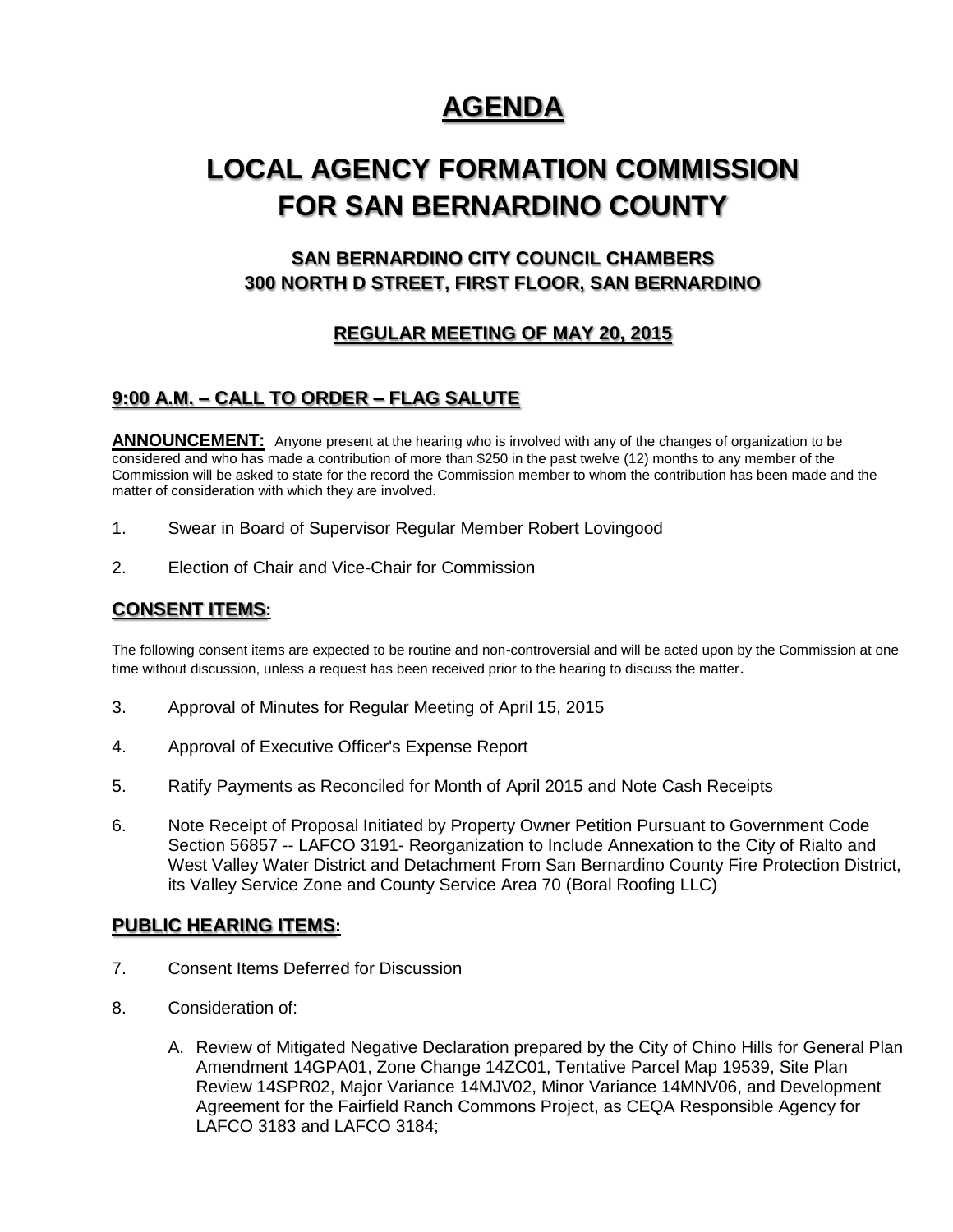- B. LAFCO 3183 Sphere of Influence Amendments for the City of Chino (Reductions) and City of Chino Hills (Expansions); and,
- C. LAFCO 3184 Reorganization to Include Detachments from the City of Chino and Annexations to the City of Chino Hills
- 9. Consideration of: (1) CEQA Statutory Exemption for LAFCO 3174 and (2) LAFCO 3174 – Service Review for Water Conservation within the Valley Region *(Continued from April 15, 2015 Hearing)*
- 10. Review and Adoption of Final Budget for Fiscal Year 2015-16 including the following:
	- a) Adoption of Final Budget and Apportionment
	- b) Approval of Proposed Amendment to LAFCO Benefit Plan Section 5: Flexible Spending Plan

#### **DISCUSSION ITEMS:**

- 11. Status Report on Conditions Imposed on LAFCO 3157 Sphere of Influence Establishment for County Service Area 120 *(Continued from April 15, 2015 Hearing)*
- 12. Discussion of Status of Potential Proposal to Activate Latent Authority for East Valley Water District to Provide the Services of Wastewater Treatment, Disposal, and Recycling
- 13. Legislative Update Report

#### **INFORMATION ITEMS:**

- 14. Executive Officer's Oral Report
- 15. Commissioner Comments

(This is an opportunity for Commissioners to comment on issues not listed on the agenda, provided that the subject matter is within the jurisdiction of the Commission and that no action may be taken on off-agenda items unless authorized by law.)

16. Comments from the Public

(By Commission policy, the public comment period is limited to five minutes per person for comments related to items under the jurisdiction of LAFCO.)

The Commission may adjourn for lunch from 12:00 to 1:30 p.m. The Commission may take action on any item listed in this Agenda whether or not it is listed For Action. In its deliberations, the Commission may make appropriate changes incidental to the above-listed proposals.

Materials related to an item on this Agenda submitted to the Commission or prepared after distribution of the agenda packet will be available for public inspection in the LAFCO office at 215 N. D St., Suite 204, San Bernardino, during normal business hours, on the LAFCO website at [www.sbclafco.org,](http://www.sbclafco.org/) and at the hearing.

Current law and Commission policy require the publishing of staff reports prior to the public hearing. These reports contain technical findings, comments, and recommendations of staff. The staff recommendation may be accepted or rejected by the Commission after its own analysis and consideration of public testimony.

IF YOU CHALLENGE ANY DECISION REGARDING ANY OF THE ABOVE PROPOSALS IN COURT, YOU MAY BE LIMITED TO RAISING ONLY THOSE ISSUES YOU OR SOMEONE ELSE RAISED DURING THE PUBLIC TESTIMONY PERIOD REGARDING THAT PROPOSAL OR IN WRITTEN CORRESPONDENCE DELIVERED TO THE LOCAL AGENCY FORMATION COMMISSION AT, OR PRIOR TO, THE PUBLIC HEARING.

The Political Reform Act requires the disclosure of expenditures for political purposes related to a change of organization or